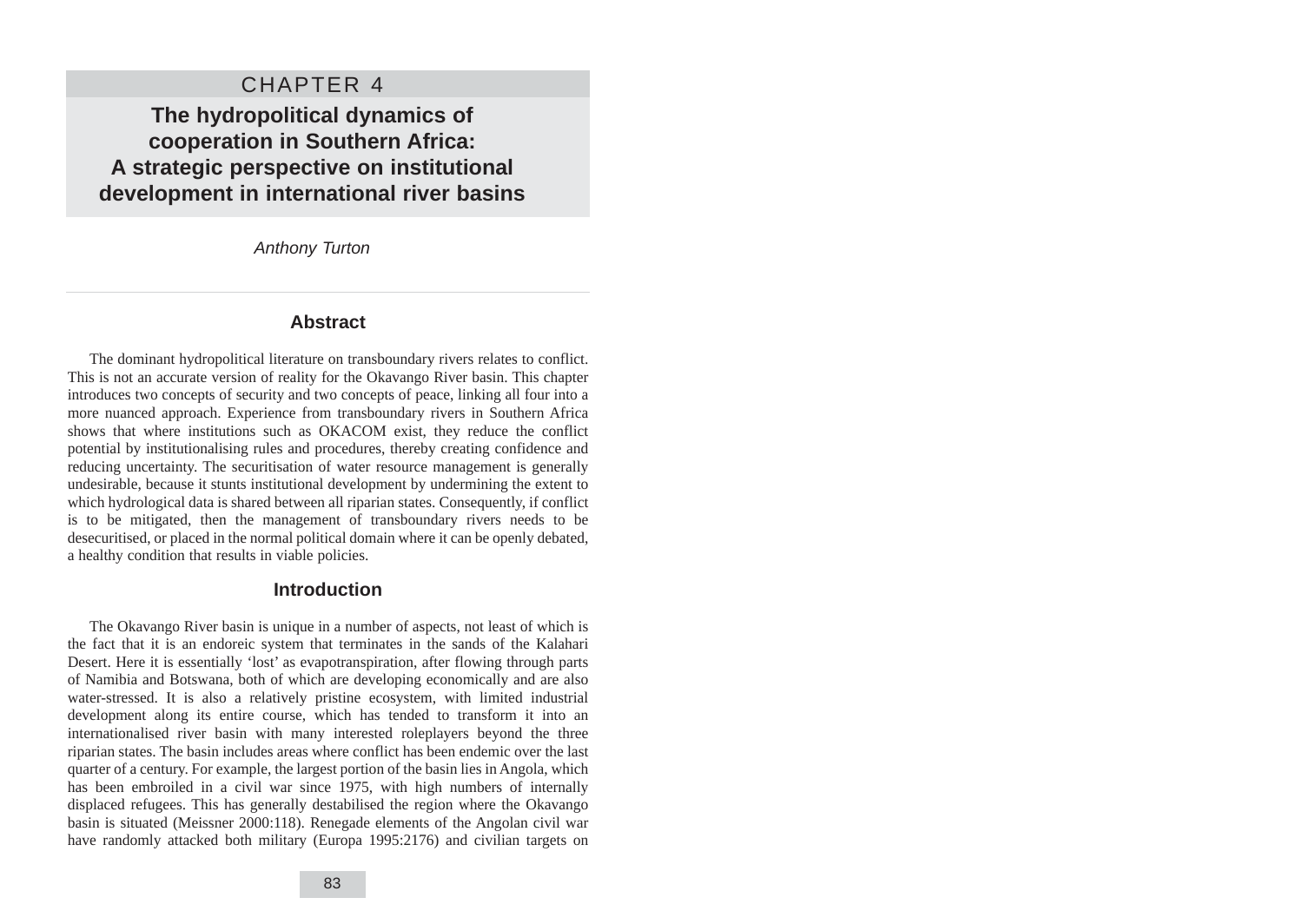occasion, some in the Caprivi Strip, thereby undermining the tourist potential of Namibia. Similarly, a series of disputed islands found in the adjacent Chobe/Linyanti wetland complex have seen the mobilisation of troops from both Botswana and Namibia in the recent past (Africa Research Bulletin 1996; Ashton 2000:82-86; Economist Intelligence Unit 1996:7; News Digest 1995; Rakabane 1997; SAPA 1996; Southscan undated; Turton 1998:178-192; Vines 1996). The propensity for heated rhetoric is high (Electronic Mail & Guardian 1997; Pretoria News 1996; Radio Botswana 1996; Ramberg 1997; Republikein 1995; Weekly Mail & Guardian 1996a; 1996b; World Rivers Review 1997) and the Permanent Okavango River Basin Water Commission (OKACOM), according to Swatuk (2000:183), has not been particularly strong in developing, agreeing and implementing institutional management structures. OKACOM has thus not yet shown itself to be sufficiently robust to withstand some of these inherent tensions.

It is against such a background that this chapter on the dynamics of institutional development is set. The chapter introduces the reader to four essential concepts – 'negative peace' and 'positive peace'; 'security of supply' and 'national security' – and then analyses the hydropolitical dynamics of two key phenomena – securitisation and desecuritisation – which can be found in various international river basins in Southern Africa (Turton 2003). It concludes with a discussion of the role that river basin organisations such as OKACOM play in de-escalating the inherent conflict potential by creating a forum in which trust and confidence can be built. Consequently, institutions are a critical element for the peaceful and sustainable utilisation of shared resources like international rivers, particularly in areas of endemic conflict such as those found in many parts of Africa. Such institutions have to be elevated based on their strategic relevance if the African Union (AU) and the New Partnership for Africa's Development (NEPAD) are to reach their objectives of poverty eradication and good governance.

# **Conceptual issues**

The hydropolitical literature, particularly with respect to institutional development, is relatively new and tends to be characterised by vaguely defined concepts. For the purpose of this chapter, and in an attempt to develop conceptual clarity, key concepts to be used are explained below.

### **Two forms of peace relevant to international river basins**

Two distinct forms of peace can be found, each with its own characteristics, and more importantly, each with a different prognosis for long-term economic growth and political stability. Consequently, this conceptual distinction needs to be factored into any institutional analysis, by virtue of the role that institutional development plays in each case. The first is 'negative peace'*,* which exists when there is a mere absence of war (Ohlsson 1995:5). It is this type of peace that exists in large parts of Southern Africa at present, particularly in the wake of the collapse of the Cold War and the demise of apartheid in South Africa. The second is 'positive peace', which focuses on the existence of prospects for social development (Ohlsson 1995:6). As such, positive peace is more than its counterpart, also consisting of intangible elements such as investor confidence, a normative order based on historic experiences of cooperation, functioning institutions that reduce the transaction costs of cooperation, and economic fundamentals that are conducive to stable and sustained growth.

In terms of this thinking, "water scarcity … is defined as a threat, not first and foremost to international peace, but to the ability of developing countries to pursue a successful social development policy" (Ohlsson 1995:6). Stated differently, human security, as it is now commonly observed, consists not only of the absence of military conflict, but also of the existence of a broader range of conditions that must be met so that human beings can live full lives in the absence of fear and threat. Seen in this light, the strategic objective to be attained in the Southern African Development Community (SADC) Water Sector, is the shift in paradigm from the existing form of cooperation that is inherently a manifestation of negative peace, to a more complex paradigm that is deeply rooted in the more enduring foundation of positive peace. It is contended here that only when the latter objective has been reached, the appropriate levels of economic growth and political stability will be generated that are the very essence of NEPAD. It is therefore argued that an essential element of the AU is good governance, with no better challenge existing than the equitable management of the 15 river basins that are shared between two or more states in the SADC region. In fact, it is this aspect that makes SADC somewhat unique globally, because few other developing regions of the world have so many international river basins that are as strategically important to their respective riparians (see Wolf et al 1999).

### **Two forms of security relevant to international river basins**

Water resource management is generally the domain of specialists, most of whom are engineers by formal training. Yet, the focus of their actions, in the context of international river basins such as the Okavango, falls within the domain of foreign policy and international relations (Henwood  $\&$  Funke 2002). This is particularly relevant in areas of negative peace as defined above, because the actions of these engineers can be associated with threat perceptions in a national security context, potentially placing them in the domain of high politics. For this reason, it is important to understand that there are two distinct forms of security that can be found in the water resource management discourse of the SADC region.

The first form of security is related to engineering, and what can be called the 'hydraulic mission' of society. The term hydraulic mission has been used by some authors (Reisner 1993:112-114; Swyngedouw 1999a; 1999b) to describe the official state policy that seeks to mobilise water as a foundation of social and economic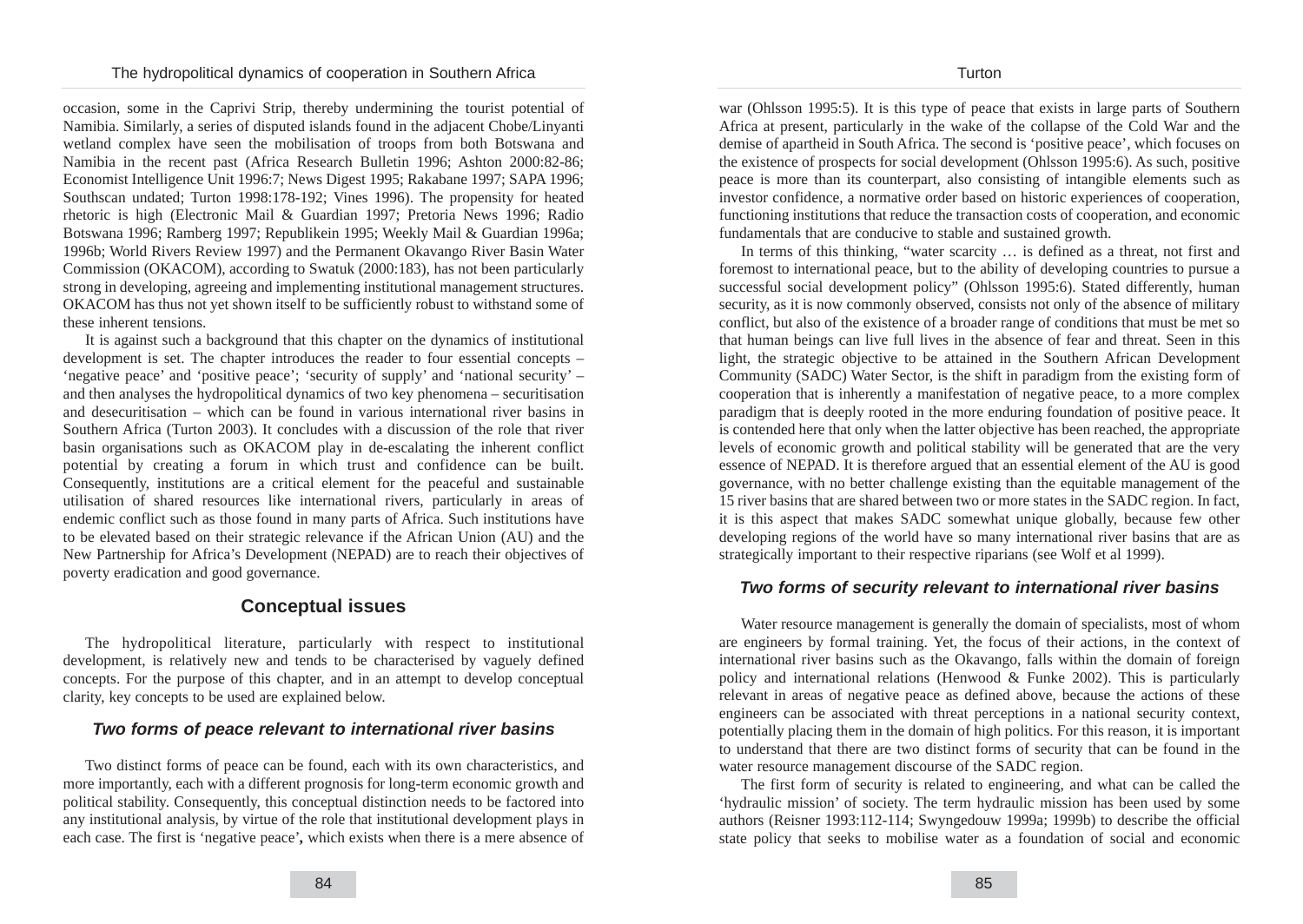development. The concept has also been used by other authors, but using terms such as the 'high dam covenant (Waterbury 1979) and the era of 'heroic engineering' (Platt 1999). All of these essentially describe what is known in engineering parlance as ensuring the 'security of supply' of a given resource. It can therefore be said that local water scarcity prompts engineers to improve the 'security of supply', which is normally done by means of developing infrastructure such as dams, interbasin transfers (IBTs) and water reticulation systems like pipelines and aqueducts.

But this is not the whole story, because in the context of international river basins, particularly those found in arid and semi-arid regions of the world, any attempt to improve 'security of supply' by one riparian country merely cascades perceptions of insecurity elsewhere into the river basin. This means that the second distinct form of security found in international river basins is 'national security'. As Buzan (1991:16) notes, the concept of national security does not lend itself to neat and precise formulation because it deals with a wide variety of risks with little knowledge about their probabilities, and contingencies that are only dimly perceived. Buzan (1991:16- 17) cites a number of examples of definitions, at least two of which can be used in the context of water resource management:

"[National security is] the ability of a nation to pursue successfully its national interests, as it sees them" (Hartland-Thunberg 1982:50).

"A threat to national security is an action or sequence of events that (1) threatens drastically and over a relatively brief span of time to degrade the quality of life for the inhabitants of a state, or (2) threatens significantly to narrow the range of policy choices available to the government of a state" (Ullman 1983:133).

Noting that the concept of 'national security' is inherently difficult to define, Buzan (1991:65) suggests the use of a simple model to guide an exploration into the nature of the state and 'national security' (see figure 1).

Building on this, Buzan (1991:70) suggests that 'national security' implies that the object of security is the nation, raising questions about the linkage between the nation and the state. While the 'idea' of the state is somewhat nebulous and difficult to measure, institutions are more easily identifiable and are usually associated with complementary processes of government (Buzan 1991:85). The physical base of the state, in contrast to the other two components of the state, includes all the natural resources and manmade wealth contained within its borders (Buzan 1991:90). The physical base is also the area where states share the most similarities in relation to security, because threats to the physical objects (natural resources) are common to different states (Buzan 1991:91). This leads Buzan (1991:95) to conclude that, since the state ultimately rests on its physical base, threats to that component of the state count as fundamental national security concerns. Waever (1995:47) concurs, saying that the new discourse on security is about national security that focuses on the people

#### **Turton**

#### **Figure 1**

#### **The component parts of the state**



Source: After Buzan 1991:65.

who make up the nation; thus the security of individuals can be affected in terms of economic welfare, environmental concerns and cultural identity. Given the fact that state power is directly linked to the economic capability of the state, if the economy declines so too does state power. Thus, in times of intense power rivalry, relative economic performance or threats to the economic growth potential of the state may be perceived as being a national security issue, regardless of the wisdom of so doing (Buzan 1991:127). Stated differently then, the hydraulic mission of rapidly developing countries is about mobilising water resources and improving the 'security of supply' as a foundation for social and economic stability, which are also key elements of 'national security'. This has clear implications for water resource management in international river basins, particularly in water-scarce regions, where access to water has a direct impact on the economic growth potential of the state concerned. This is clearly relevant to the Okavango River basin.

Weak states – defined as those with a low degree of sociopolitical cohesion (Buzan 1991:97) – such as states that have been embroiled in endemic civil wars, will tend to find it difficult to sustain institutional expressions of the state. This leads Buzan (1991:102) to conclude that the weaker the state is (in terms of sociopolitical cohesion) the more ambiguous the concept of national security will become in relation to that state. Consequently, a very weak state can be defined more as a gap between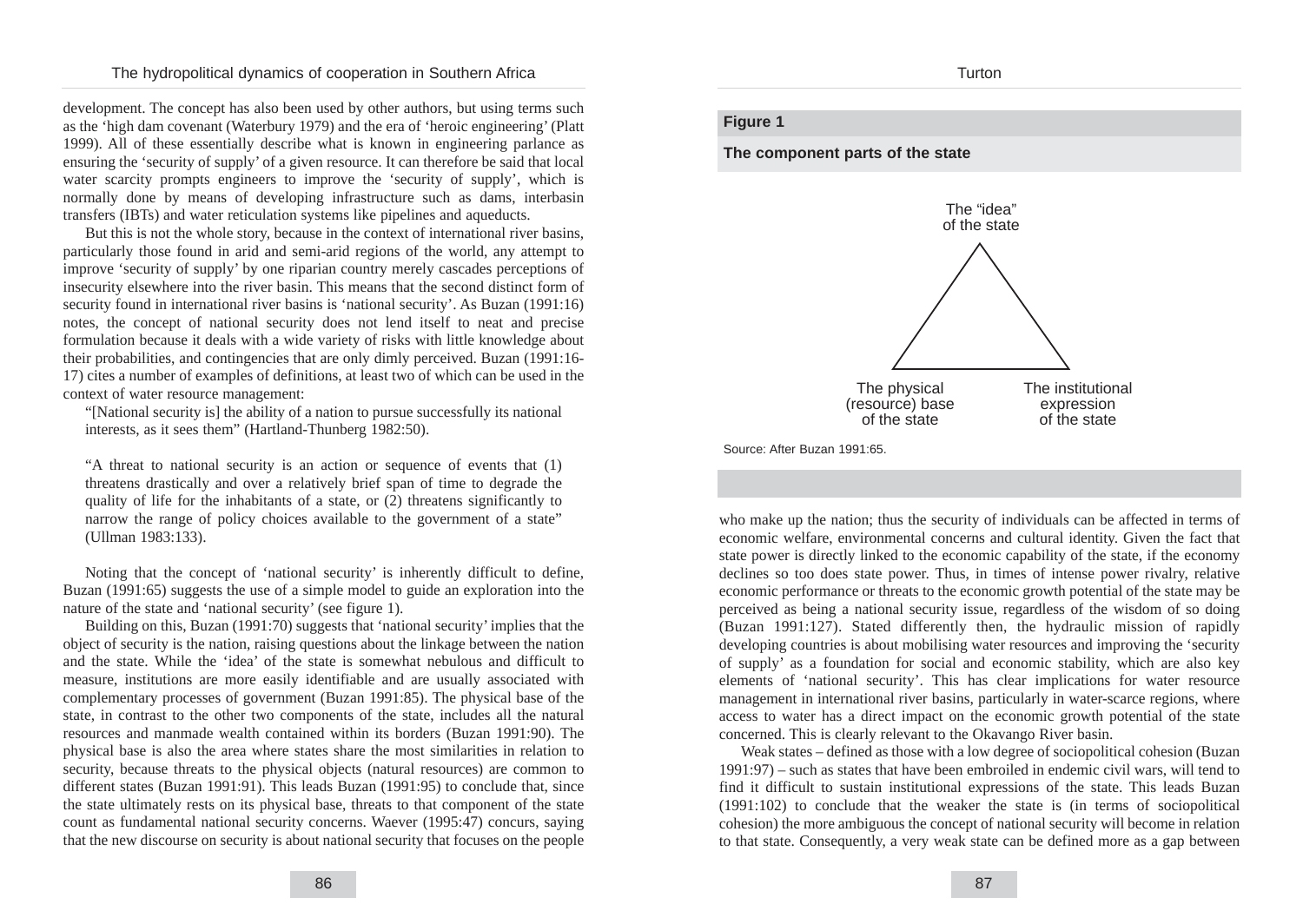its neighbours, with little political substance underlying the facade of internationally recognised statehood (Buzan 1991:103). This has obvious implications for institutional development in an international river basin containing both strong states (those with a high degree of sociopolitical cohesion) and weak states (that have been hollowed out by civil war or have a low degree of sociopolitical cohesion). Significantly, national security is dependent upon international dynamics, and especially regional dynamics (Waever 1995:49). The proximity of insecurity in neighbouring states therefore exacerbates the conflict potential between riparians in an international river basin that straddles political borders.

## **Integrating these four concepts**

It is necessary to establish a conceptual linkage between these four concepts. Table 1 shows the different outcomes in terms of threat perception for the two different forms of peace, shown as a function of the two forms of security.

Seen in this light, it is apparent that security can be approached either objectively (there is a real threat), or subjectively (there is a perceived threat), and there is no way of ensuring that these two approaches are aligned (Wolfers 1962:30 in Buzan et al 1998:30).

# **Institutional dynamics**

Having established the linkage between some key concepts, institutional dynamics can be explored as they relate to river basin organisations (RBOs) such as OKACOM. Research currently under way (Turton 2002a) has shown that at least two distinct forms of institutional dynamic can be found in international RBOs in Southern Africa:

- zero-sum dynamics based on rivalry, perceptions of national insecurity and negative peace with a probable win-lose outcome; and
- plus-sum dynamics based on cooperation, perceptions of national security and positive peace with a probable win-win outcome.

# **Securitisation of shared water resources: Zero-sum hydropolitical dynamics**

The most common form of hydropolitical dynamic found in developing regions, particularly those emerging from periods of protracted political conflict such as wars of liberation or civil wars, is one based on zero-sum outcomes. Such outcomes have an inherently high conflict potential because the gain of one party is seen to be the loss of another, manifesting as a win-lose series of interactions. As noted in table 1, threat perceptions are important, because it is those perceptions of risk that become the fundamental drivers of decision-making. If it is accepted that almost all decisions in government are made against a background of imperfect knowledge about the

#### **Table 1**

**Integration of four key concepts showing the most likely threat perception to arise from each combination**

|                           | <b>Negative peace</b>                                                                                                                                                                                                                                                                                                                  | <b>Positive peace</b>                                                                                                                                                                                                                                                                                                         |
|---------------------------|----------------------------------------------------------------------------------------------------------------------------------------------------------------------------------------------------------------------------------------------------------------------------------------------------------------------------------------|-------------------------------------------------------------------------------------------------------------------------------------------------------------------------------------------------------------------------------------------------------------------------------------------------------------------------------|
| <b>Security of supply</b> | • Attempts to improve the<br>security of supply by one<br>riparian cascade into<br>other parts of the basin<br>as insecurity of supply for<br>other riparians.<br>• Tends to be a unilateral<br>action.                                                                                                                                | • A basin-wide development<br>plan improves the security<br>of supply for all riparians<br>in a coordinated and<br>non-competitive manner.<br>• Tends to be a negotiated<br>action.                                                                                                                                           |
| <b>National security</b>  | • Insecurity in the region<br>where the basin lies<br>heightens the sense of<br>national security threat<br>from unilateral action by<br>other riparian states.<br>• Improvements to the<br>security of supply by one<br>riparian can therefore<br>become a national security<br>issue for another riparian<br>under these conditions. | • Greater regional security<br>translates into improved<br>security perceptions within<br>the basin.<br>• Conflict potential is<br>institutionalised.<br>• Water resource<br>management is less of a<br>national security threat<br>because the range of<br>unilateral actions available<br>to other riparians is<br>reduced. |
| <b>Threat perception</b>  | • Other riparians are<br>potential competitors for<br>scarce water resources,<br>therefore a zero-sum<br>outcome is probable.                                                                                                                                                                                                          | • Other riparians are no<br>longer competitors for<br>scarce water resources,<br>therefore a plus-sum<br>outcome is probable.                                                                                                                                                                                                 |

intentions and capabilities of other potential opponents in the state system (Le Marquand 1977:22), then rationality suggests that a precautionary principle would be adopted. Under conditions of inherent national insecurity (negative peace), the precautionary principle dictates that the decision maker would assume the worst-case scenario and then formulate strategy accordingly. This, in turn, would be perceived by the opposition as a potential threat to their own national security, so they too would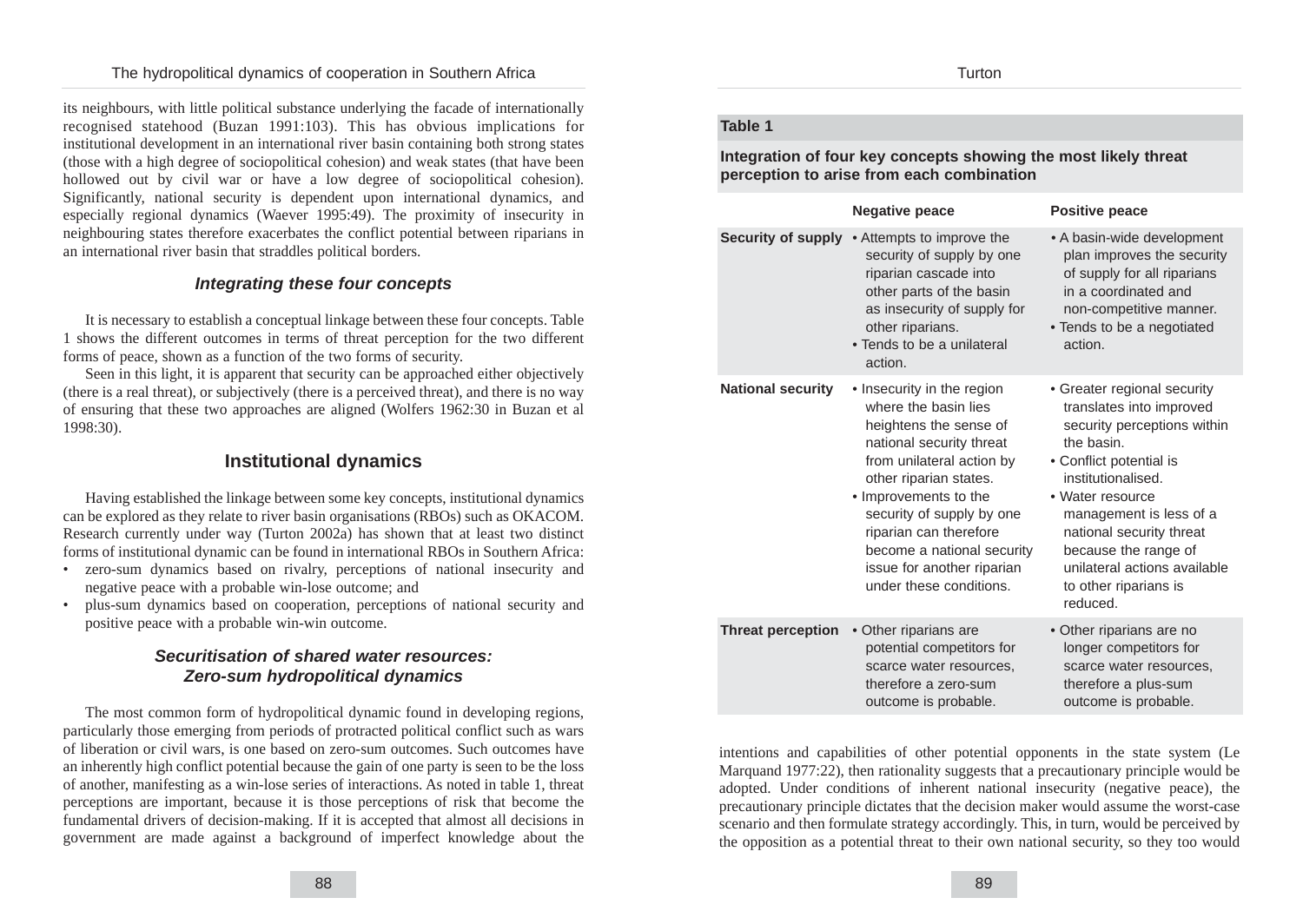be forced to adopt a precautionary approach in their own decision-making, because they also function with incomplete knowledge. This rapidly escalates into a spiral of insecurity as shown in figure 2, not unlike the dynamics of the arms race during the Cold War, with hydraulic infrastructure replacing weapons in the *realpolitik* of water resource management. As Buzan and others (1998:18) note:

"[A] water shortage could become securitized at the global level, but the major battles will most likely be regional. Upstream and downstream powers and other potential beneficiaries from a particular river or lake will see each other as both threats and potential allies, which might play into other rivalries and constellations in the region and thus become tied into a more general regional security complex."

Under these conditions, national interest is the key driving force, with all states locked into rivalry, particularly with respect to the survival of the state as an entity. All actions that restrict the state in its unilateral quest for power will thus be perceived as threats to its own national interest and will consequently be interpreted as national security threats. Interestingly, in the context of realist theory, the notion of limited warfare plays an important role. For example, in the writing of Kissinger (1961:170), reference is made to limited warfare in which proxy forces square off against one another in different parts of the world, each representing one of the superpowers, which are unable to confront each other for fear of total annihilation through the deployment of nuclear weapons. It is precisely this type of endemic conflict that has engulfed Southern Africa, where proxy forces became engaged in limited local wars, as smaller theatres of the bigger Cold War. It is therefore impossible to escape the lasting results of realist political dynamics in Southern Africa, because the region was so deeply embroiled in the global rivalries of the Cold War.

Under such conditions, the securitisation of water resource management is more or less an inevitable outcome. This means that water resource management, particularly in the context of international river basins, becomes closely linked over time to the national security perceptions of the states concerned, driven in part by suspicion, and resulting ultimately in stunted institutional growth as fears of the erosion of state sovereignty undermine possible cooperative efforts (Turton 2002b).

# **Desecuritisation of shared water resources: Plus-sum hydropolitical dynamics**

Waever (1995:56) notes that security and insecurity are not in binary opposition, but are social constructs. By using the term 'security' in relation to something else, this suggests that a problematic situation exists in which some extraordinary measures need to be taken in response. Seen in this light, insecurity is a situation with a security problem but with no response. Consequently, the problematique of securitisation can be transcended, not by couching the problem in security terms, but rather by viewing

#### **Figure 2**

**The escalation pattern of hydropolitical tensions based on the zerosum dynamics of realism**



it away from such terms. This implies the politicisation of the problem, rather than the securitisation of the problem, thereby allowing normal political processes of dialogue, negotiation and agreement to resolve the issue. Seen in this light, politicisation allows the issue to be dealt with in the open as a matter of free choice between the parties involved. In this context, security (or the securitisation of the issue) should be seen as being a failure to deal with the matter as normal politics (Buzan et al 1998:29). Desecuritisation of water resource management is thus a healthy manifestation, because it opens up the discourse and allows a wider range of roleplayers to become involved in the resolution of the core problem. This tends to foster institutional development and manifest as a win-win outcome, which is inherently more conducive to economic growth and hence positive peace.

How is this to be achieved? In a comprehensive analysis of various international river basins, it was found that a country could benefit from a lack of agreement with other riparian states in some cases. Under these circumstances, usually found in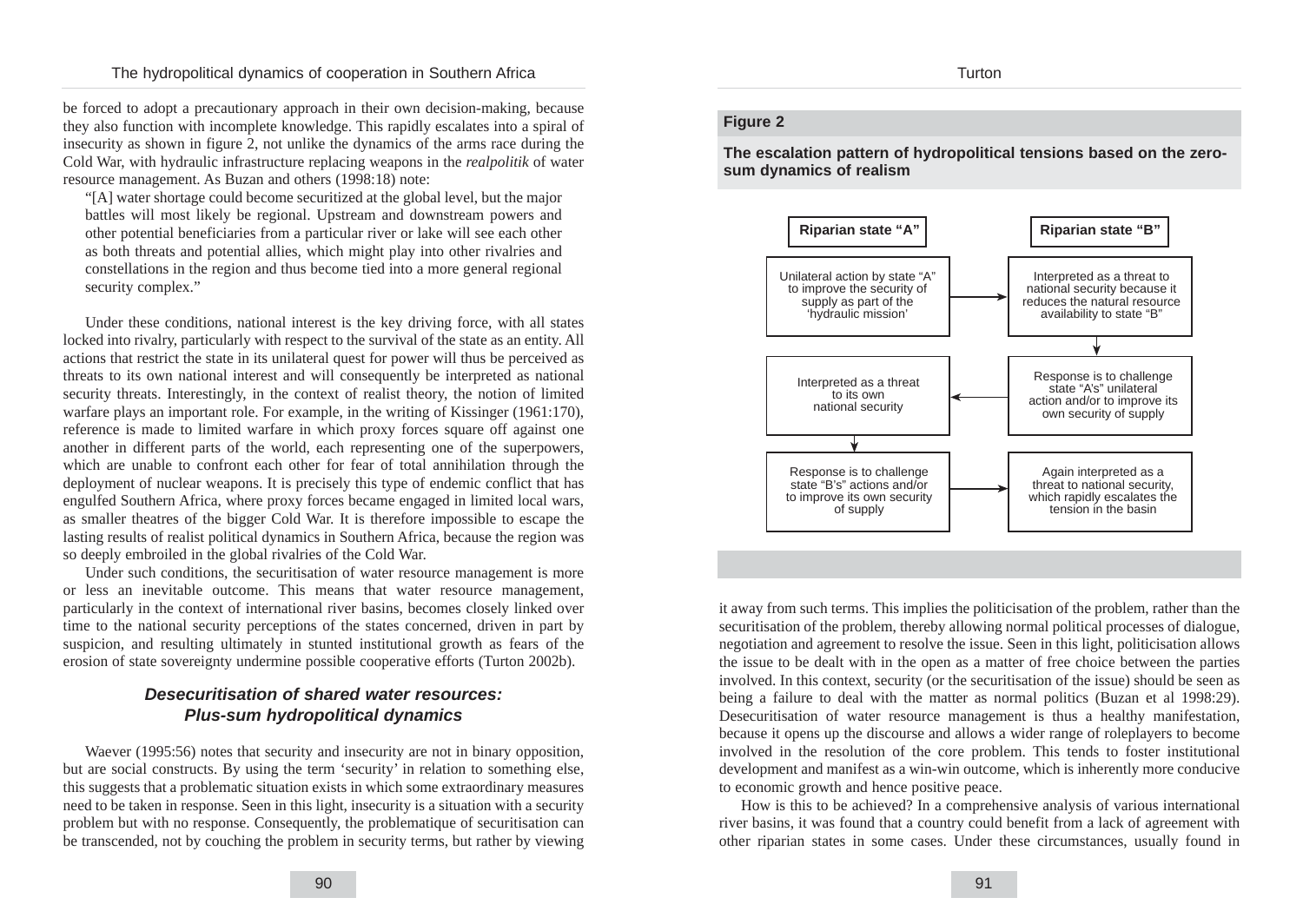upstream riparians, there is little incentive for cooperation and a history of distrust and ill-will between the riparians can destroy the confidence needed for a joint programme (Le Marquand 1977:131). The conclusion to this study, however, was that mutual selfinterest is the most common basis for cooperation (Le Marquand 1977:132).

If mutual self-interest is a key driver of cooperation, and desecuritisation is the key to the establishment of positive peace, it is necessary to understand the fundamental dynamics of this process. Returning to the quotation by Buzan and others (1998:18) noted earlier, the concept of a regional security complex was introduced. A security complex is defined as a set of units (states) of which the major processes of securitisation, desecuritisation, or both are so interlinked that their security problems cannot reasonably be analysed or resolved apart from one another (Buzan 1991:190; Buzan et al 1998:201; Buzan & Waever 2001:31). In terms of this conceptualisation, a region like SADC is locked into a security complex by virtue of a number of fundamental drivers not related to water resource management (see Buzan 1991:186- 229). Riparians in water-scarce regions can also be part of a hydropolitical security complex. For example, Schulz (1995) has noted the existence of such a complex in the Tigris and Euphrates basin, while the author has identified an immature hydropolitical complex in SADC that is clustered around the Orange, Limpopo, Okavango, Kunene, Incomati and Maputo basins (Turton 2001; 2003). A hydropolitical security complex can therefore be defined as being a special form of regional security complex that exists when those states are part 'owners' and technically 'users' of shared rivers, and start to consider the rivers to be a major national security issue (Schulz 1995:97). Significantly, the fact that problems occurring within the basin can only be resolved in the context of cooperation within the same river basin, means that a hydropolitical complex exists, irrespective of the fact that water resource managers may deny the existence of such a complex (Turton 2002a). In this regard, the concept is an analytical tool, rather than an actor-defined condition (Buzan et al 1998:20). It therefore becomes instructive to develop an understanding of how states are linked with one another through shared river basins in water-scarce regions where most of the readily available water has been allocated to some form of economic activity or another. Figure 3 shows the linkages between the Okavango River basin riparian states and other countries (and international river basins) within SADC.

This means that the four most economically developed states in the SADC region – South Africa, Botswana, Namibia and Zimbabwe – which are also the most waterstressed, are locked into a relationship of potential competition (or cooperation) over the management of the shared river systems that form the foundation of their respective economic development potential, and hence national security interest. This can be seen as a distinct component of the regional political dynamics, likely to become a specific driver of either conflict or cooperation in the future, with marked peaks in activity during times of regional drought. The hydropolitical complex that is clustered around these shared river basins can therefore be seen as a distinct layer of political interaction within the emerging Southern African regional security complex

#### **Figure 3**

**Linkage between the riparian states in the Okavango river basin and other riparians in adjacent international river basins**



Note the linkage between the four most economically active countries.

(Turton 2001; 2003). Due to the fact that water resource management is not fully securitised yet, and is in fact being desecuritised in post-apartheid Southern Africa as evidenced by the spate of new regimes for the management of international river basins, this hypothetical hydropolitical complex is not being called a 'hydropolitical security complex'. This places Southern African shared rivers in a different category to those found in the Middle East, where the concept initially emerged.

# **Institutions and a regional hydropolitical complex**

Institutions are key components in the process of the desecuritisation of water resource management and are thus an important interceding variable. It is therefore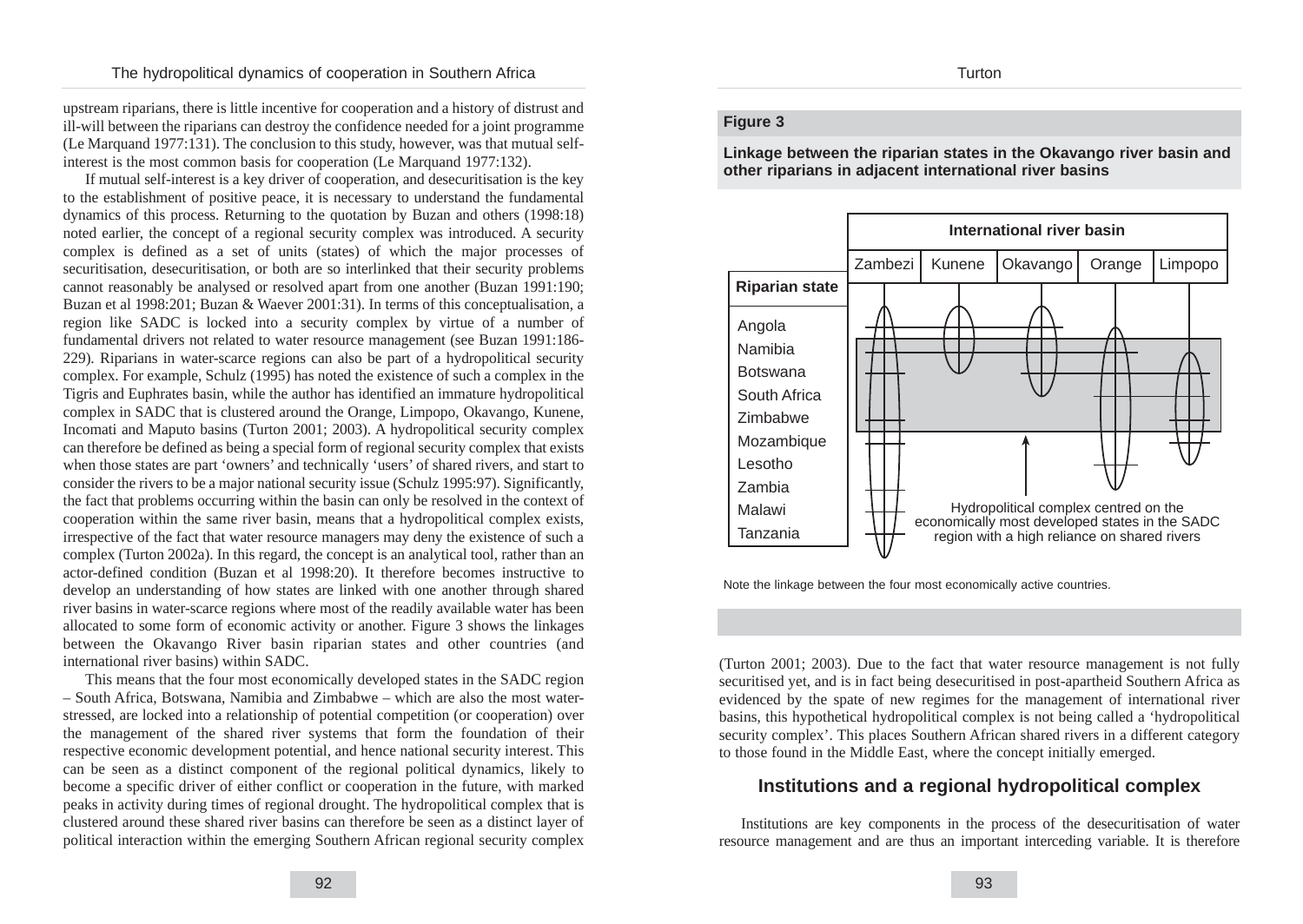necessary to understand more about their internal dynamics, particularly with respect to their capacity to transform the zero-sum outcomes of securitisation, into the potential plus-sum outcomes of politicisation (or desecuritisation) instead. As with the concept of 'national security', an institution is also difficult to define. One of the oldest definitions (and still one of the most useful) is that an institution is a set of formal and informal rules, including their enforcement arrangements (Schmoller 1900:61 in Furubotn & Richter 2000:6). A river basin organisation like OKACOM is thus an institution only if:

- it contains a set of formal or informal rules; and
- it also contains an enforcement arrangement in order to sanction non-compliance with those rules.

While the first aspect clearly exists in OKACOM in terms of article 3.6 of the agreement (Treaty 1994:3), there is no mention of any enforcement arrangement. This means that, technically, OKACOM is not a true institution, simply because no sanction for non-compliance exists in a formal sense. It is this aspect that can be considered as a major distinguishing feature of an RBO that is functioning under conditions of negative peace.

An organisation like OKACOM, however, can be described as a regime. In this regard, a regime is defined as a set of implicit or explicit principles, norms, rules and decision-making procedures around which actors' expectations converge in a given area of international relations (Krasner 1982:186; 1983:2). Regimes are designed to manage complexity, and complexity increases with the level of interconnectedness (Krasner 1983:12). In other words, a regime is similar to an institution, but it functions specifically in an international political environment, and it does not necessarily embrace any form of sanction for non-compliance. Regimes are therefore specific forms of institution. Significantly, this places water resource management into the realm of international relations because it impacts on the attainment of national political and economic objectives, rather than purely water resource management that happens to be practiced in a river basin shared by two or more riparian states. Krasner (1983:2-3) notes that a distinction must be made between regimes and agreements. In this regard, agreements are ad hoc and often 'one-shot' arrangements, whereas the purpose of regimes is to facilitate agreements. Jervis (1982:357; 1983:173) expands on this by noting that a regime implies that the norms and expectations not only facilitate cooperation, but also result in a form of cooperation that is more than merely the following of short-term self-interest. Regimes are like contracts that involve longterm objectives by seeking to structure relationships in a more stable way. The most important function of these arrangements is not to preclude further negotiations, but to establish stable mutual expectations about the pattern of behaviour that can be expected from other roleplayers, while a favourable negotiating climate is being established (Keohane 1983:146-147). Consequently, rules of international regimes are frequently changed, bent or even broken in order to meet the exigencies of the moment, but this action does not necessarily mean that regimes have no constructive purpose. Importantly, rules within regimes are rarely enforced automatically, and they are not self-executing (Keohane 1983:147).

Seen in this light, OKACOM has grown from a former agreement (Treaty 1990) between Botswana and Namibia that established the Joint Permanent Water Commission (JPWC) for the purposes of advising on waters of common interest (article 1.2) – the Okavango, Chobe/Linyanti and possibly even the Orange rivers. OKACOM has a more specific focus than that of the JPWC, but is not necessarily more complex as an institution because it has no permanent secretariat, no internal funding mechanism and no formal sanction for non-compliance of agreed upon rules and procedures. In similar vein, OKACOM is not necessarily the final agreement on the issue of managing the Okavango River basin either. Research in the Orange River basin (Turton 2002a; 2003) has shown that the Lesotho Highlands Water Project (LHWP) has grown from earlier more simple agreements (Treaty 1986a; 1986b; 1999a; 1999b). The Orange-Senqu River Commission (ORASECOM) (Treaty 2000) that was established to manage the whole Orange River basin recognised these agreements (article 1.4), as well as the Cooperation Agreement Between South Africa and the Transitional Government of Namibia (Treaty 1987), the two separate agreements on the establishment of the Permanent Water Commission (PWC) (Treaty 1992a) and the Vioolsdrift and Noordoewer Joint Irrigation Scheme (Treaty 1992b). ORASECOM is probably the most complex river basin organisation in Southern Africa, because it involves so many riparians, and existing, often highly elaborate bilateral schemes, without necessarily having jurisdiction over these schemes. It is clear just how dynamic the process of regime creation is and, more importantly, the role that regimes play in reaching agreements and facilitating the convergence of diverse riparian interests over time.

It therefore becomes instructive to examine some of the core aspects of regimes as they relate to the management of international river basins like the Okavango. Krasner (1983:12) has shown that regimes are needed to manage complexity. In fact, the increase in complexity can become one of the fundamental stimuli for regime creation in the first place, particularly where the unilateral action of one actor can cause significant harm to another. Central to this is the generation of knowledge, which can be understood to be the sum of technical information and theories about such information that commands consensus at a given moment in historic time among interested actors (Haas 1980). Where RBOs are concerned, knowledge refers to the uncontested data that forms the basis of any given regime (Turton 2002a:20). Taking this as the point of departure, it becomes evident that there are at least five distinct, but equally important elements to this form of knowledge that need to be understood in the context of RBOs (Turton 2002a:193-194):

- Technical information lies at the base of knowledge, but data on its own does not constitute knowledge.
- This technical information must be processed and evaluated before it becomes knowledge, so there must be agreed upon scientific methodologies at work within the chosen institutional setting.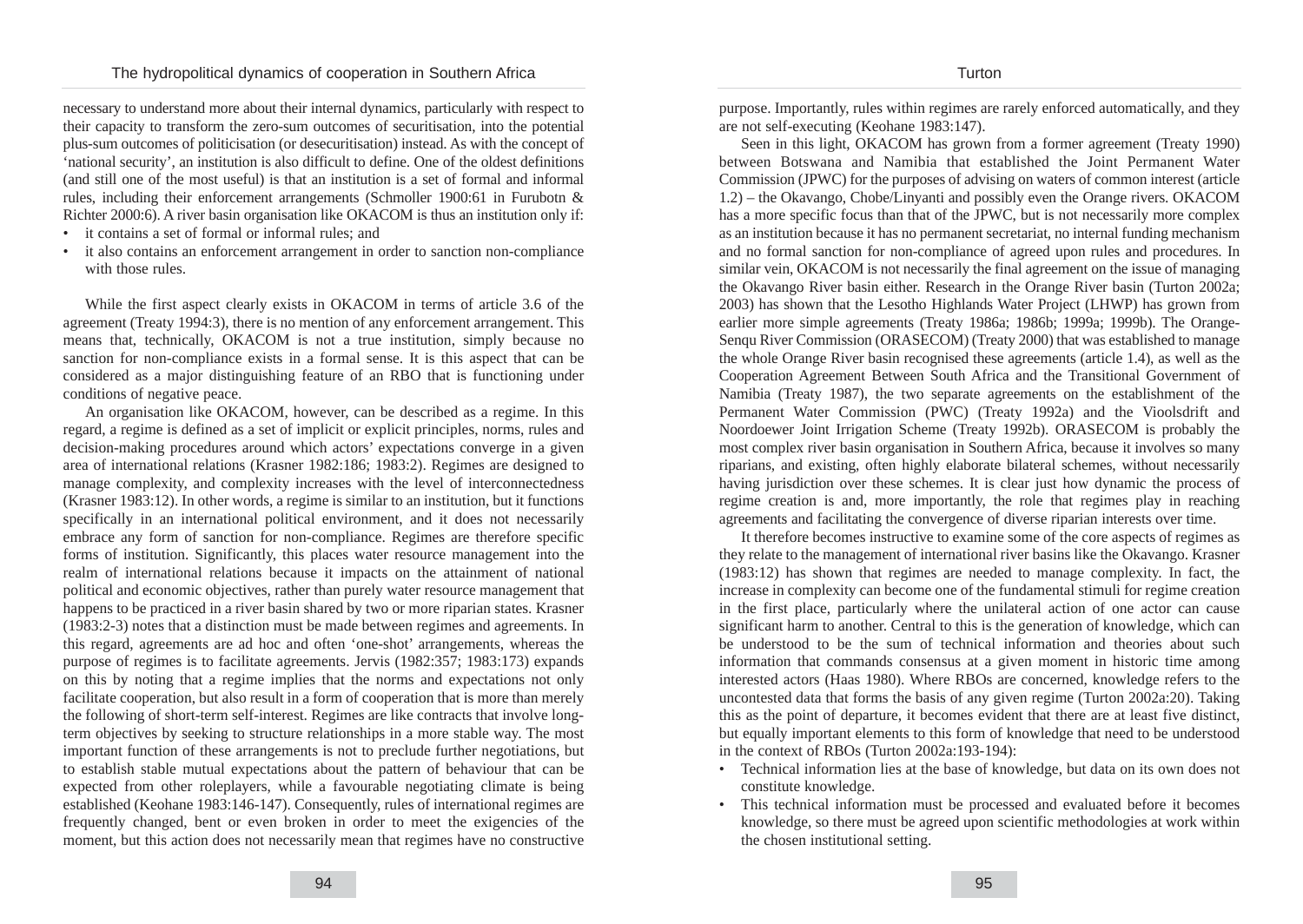- Consensus needs to be generated on the validity of the initial data, as well as the methodologies used to evaluate this data if the resultant output is to become knowledge. Consensus-building is a social process with a strong political dimension.
- The resultant output of this process must result in changed perceptions about the core problem being confronted by the regime. If there is no change in perceptions about this core problem over time, then the knowledge is probably not legitimate simply because insufficient consensus has been reached on the initial data, the methodology used to evaluate the data, or the final result of the process.
- This new knowledge must become the basis for policy that guides the regime in the attainment of the institutional goal that arises from the changed perception of the core problem being confronted.

Seen in this light, the difference between information and knowledge is the process of legitimisation. Knowledge is institutionalised and is seen to be legitimate, whereas information is not necessarily so. Legitimate knowledge, when captured in an institutional setting, results in more than adaptation – it results in institutional learning as well. Adaptation becomes the response to the process of institutionalised learning, which in turn is the result of the social processes of consensus-building and legitimisation (Turton 2002a:194)

The primary function of regimes in the context of water resource management is to foster the convergence of ideas around the need to transform the potential zero-sum outcome of uncontrolled competition for water in international river basins, into plussum outcomes based on the reduction of uncertainty for all of the riparian states involved. This is the fundamental issue confronting OKACOM. If this is successfully achieved, and indications are that it is a likely probability because the political will exists, then regime creation will desecuritise the management of water resources in the Okavango River basin and contribute to the transition from a condition of negative peace to a more enduring condition of positive peace. The solution of the core problem therefore rests on three critical issues:

- the generation of a comprehensive and uncontested set of hydrological and related data that will form the foundation of all water management decisions in future, including the allocation of water between riparian states;
- the negotiation of a common set of rules and procedures that have been agreed upon by all riparian states and are thus uncontested, including allocative processes and mechanisms of compliance verification and sanction; and
- the agreement on a formal conflict mitigation structure as an integral institutional arrangement that is capable of dealing with the inherent conflict potential that is related to equitably sharing water between all riparian states in water-stressed river basins.

Seen in this light, the long-term survival of the regime is dependent upon the ability of the emerging institutional arrangement to generate sufficient uncontested knowledge. This knowledge should result in the redefinition of the perception of the core problem away from water as an absolute scarcity and thus a limitation to the economic growth potential of the state (and therefore a national security issue), to water as a relative scarcity, capable of being managed by recourse to a wide range of coping strategies (Turton 2002a). The exact nature of such strategies is beyond the focus of this chapter.

If the generation of 'uncontested data' is an absolutely fundamental component of institutional development, it is helpful to dwell for a few moments on an analysis of this construct. There are two distinct elements to this notion. The first is 'data' and the second is the 'uncontested' nature of the data. Research in process suggests that there are two distinct types of 'ingenuity' – to use Homer-Dixon's concept (1994; 1995; 1996; 2000) – or two distinct forms of 'second-order resource' – to use Ohlsson's concept (1999) – that are relevant to each of these elements:

- Technical ingenuity, or the ability to solve problems through technical innovation, is necessary to generate data. This specific form of second-order resource is typically found in formal water management institutions (Turton 2002c:75), but it can also be in short supply, which is typically the case in countries that are emerging from long periods of debilitating conflict and/or poverty.
- Social ingenuity, or the ability to negotiate agreements, is necessary to build trust, legitimise the methodologies used to gather, process and interpret the data, and to adapt institutions as needed over time. This specific form of second-order resource is typically also in short supply in developing countries that are engaged in the early phases of their respective hydraulic missions. Under such conditions, social ingenuity is typically found in informal water management institutions (Turton 2002c:74), which are mostly incapable of developing technical solutions to complex problems such as those found in international river basins.

It is consequently the existence of second-order resources that determines the outcome of water regimes in semi-arid parts of the world. Seen in this light, the trajectory of RBO development in the SADC region has two likely alternatives as shown in figure 4. The one alternative, represented schematically on the left-hand side of this figure, is the securitisation dynamic. This can be regarded as being the *realpolitik* of water resource management. It will likely result in zero-sum outcomes and thus have an inherently high conflict potential, with stunted institutional development and limited regime creation, located in a broader setting of negative peace at best. The other alternative, represented schematically on the right-hand side of figure 4, is the desecuritisation dynamic. This can be regarded as being the functionalist or idealist approach to water resource management, that will likely result in plus-sum outcomes, and thus have a higher degree of predictability (due to the institutionalisation of the conflict potential) with more complex institutional arrangements emerging from various phases of regime development, located in a broader setting of positive peace.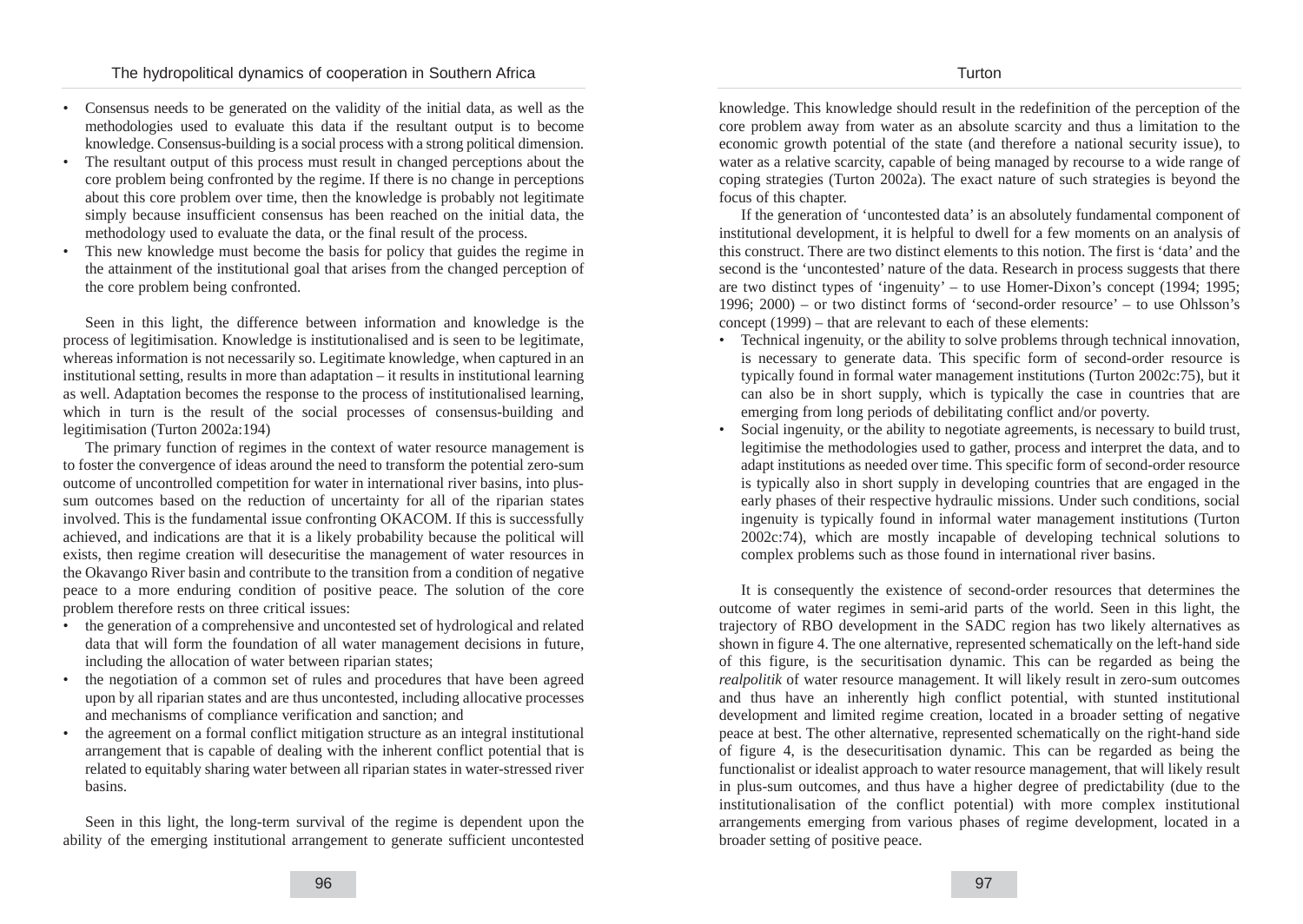## **Conclusion**

It is apparent that riparian states are locked into relations with their co-riparian neighbours, which means that political instability in one state impacts negatively on adjacent states in the context of international river basins. This is particularly true where strong states are in the same river basin as weak states, with their relative strength/weakness being defined as the degree of sociopolitical cohesion in a Buzanian sense. The conceptual distinction between 'negative peace' and 'positive peace' is thus highly relevant to Southern Africa. Countries that are engaged in aggressive economic development projects need to have a secure source of water supply, if that economic development is to be sustainable. The 'hydraulic mission' of developing countries, particularly in water-scarce regions, establishes a direct causal linkage between 'security of supply' and 'national security'. Given the fact that the management of international river basins is usually the domain of specialists, mostly engineers by training, this means that water resource management in transboundary river basins is actually more about international relations than about water resource management. In order to foster the transition from 'negative peace' to 'positive peace', institutions need to be developed. These are facilitated by means of regimes, which are a form of institution, but which lack the capacity to sanction noncompliance. Institutional failure can result in the securitisation of water resource management and the classification of national data, an undesirable state of affairs if enduring peace is to be achieved.

Central to the sustained development of river basin organisations in international river basins such as the Okavango is the need to develop an uncontested set of hydrological data. In this regard, there are two aspects of importance – the capacity to generate data, and the capacity to render this data uncontested – which have been linked to the existence of two distinct forms of second-order resource – 'technical ingenuity' (needed to generate the data in the first place), and 'social ingenuity' (needed to generate consensus on the accuracy and consequent acceptability of such data by all riparians). Seen in this light, RBOs need to be adaptable over time, with institutional learning being driven by the fundamental process of data generation and data legitimisation. There is no such thing as universally true data in hydropolitics, only data that is acceptable to all the riparian states involved. As such, second-order resources seem to be the key variable in determining the long-term outcome of RBOs such as OKACOM. It is in this regard that third-party actors can play a major role in regional peace and the generation of economic development by supporting efforts to generate data. Given the importance that has been attached to these issues by NEPAD and the AU, the role of RBOs as a functional arrangement in deepening the democratic tradition that is emerging in post-Cold War Africa, along with their role in redistributing wealth and prosperity between neighbouring countries, point to such institutions becoming major focal points in Southern Africa in the near future.

#### **Figure 4**

**Linkage between the securitisation and desecuritisation discourse in water resource management** 



Source: Turton 2002a. Note the central role played by second-order resources in moving from negative peace to positive peace.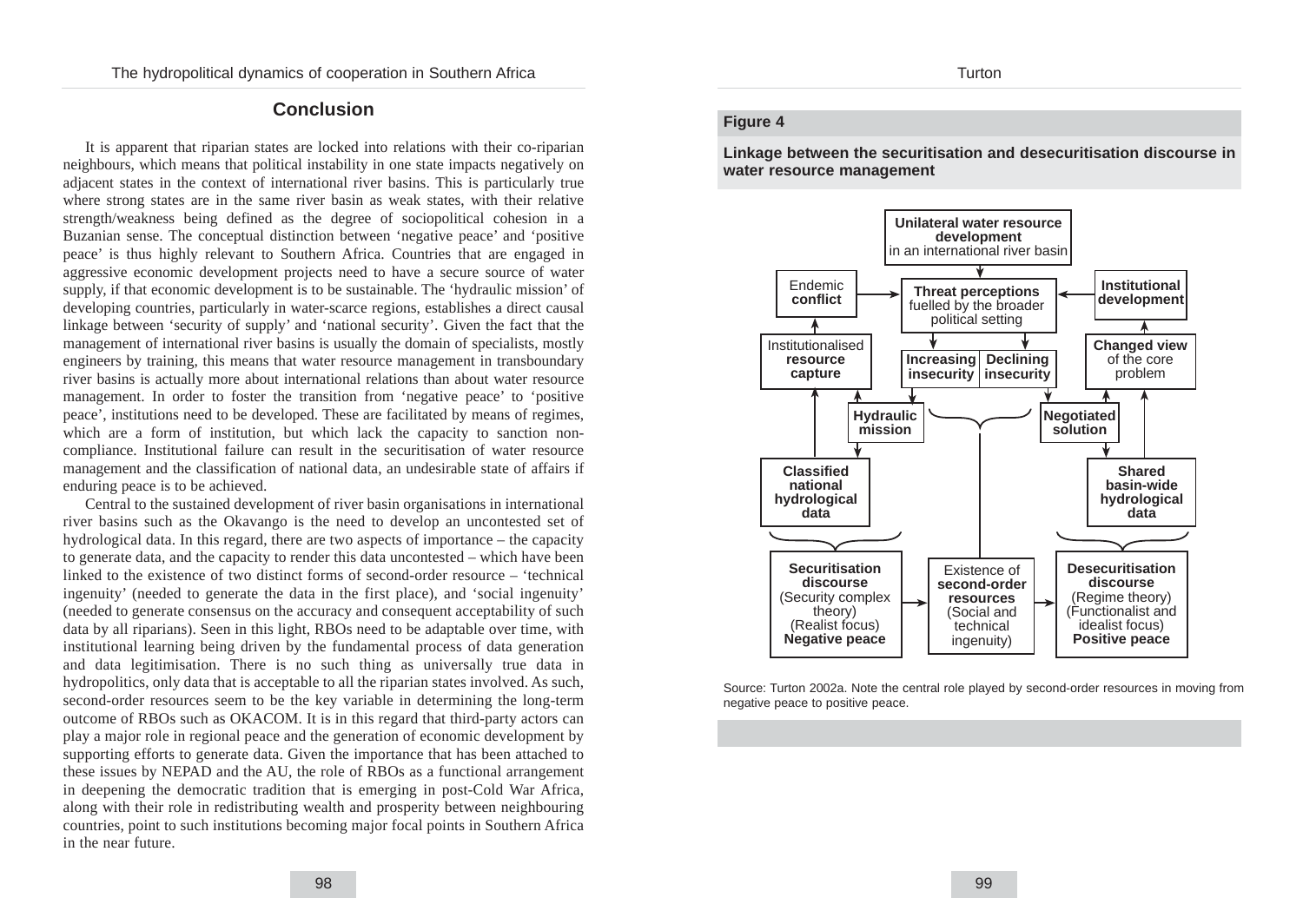# **References**

- Africa Research Bulletin. 1996. Botswana-Namibia island dispute. *Africa Research Bulletin*.
- Ashton, P. 2000. Southern African water conflicts: Are they inevitable or preventable? In Solomon, H & Turton, A R (eds). *Water wars: Enduring myth or impending reality?* African Dialogue Monograph Series 2. Durban: ACCORD.
- Buzan, B. 1991. *People, states and fear: An agenda for international security studies in the post-Cold War era.* London: Harvester Wheatsheaf.
- Buzan, B, Waever, O & De Wilde, J. 1998. *Security: A new framework for analysis*. London: Lynne Rienner.
- Buzan, B & Waever, O. 2001 (forthcoming). *Regions and powers: The structure of international security*. London: Oxford University Press.
- Economist Intelligence Unit. 1996. *Country profile: Botswana*. Economist Intelligence Unit: London.
- Electronic Mail & Guardian. 1997. Namibia relations get frostier with Botswana over Okavango. *Electronic Mail & Guardian*. 28 January.
- Europa. 1995. *The Europa world year book*. Europa: London.
- Furubotn, E G & Richter, R. 2000. *Institutions and economic theory: The contribution of the new institutional economics*. Lansing: University of Michigan Press.
- Haas, E. 1980. Why collaborate? Issue-linkage and international relations. *World Politics* 32(3): 367-68.
- Hartland-Thunberg, P. 1982. National economic security: Interdependence and vulnerability. In Alting von Grensau, F A M & Pelkmans, J (eds). *National economic security.* Tilburg: John F Kennedy Institute.
- Henwood, R & Funke, N. 2002. Managing shared watercourse systems in Southern Africa: International relations or foreign policy? In Turton, A R & Henwood, R (eds). *Hydropolitics in the developing world: A Southern African perspective.* Pretoria: African Water Issues Research Unit (AWIRU).
- Homer-Dixon, T F. 1994. Environmental scarcities and violent conflict: Evidence from cases. *International Security* 19(1): 5-40.
- Homer-Dixon, T. 1995. The ingenuity gap: Can poor countries adapt to resource scarcity? *Population and Development* 21(3): 587-612.
- Homer-Dixon, T F. 1996. Environmental scarcity, mass violence and the limits to ingenuity. *Current History* 95: 359-365.
- Homer-Dixon, T F. 2000. *The ingenuity gap*. London: Jonathan Cape.
- Jervis, R. 1982. Security regimes. *International Organization* 36(2): 357-78.
- Jervis, R. 1983. Security regimes. In Krasner, S D (ed). *International regimes*. London: Cornell University Press.
- Keohane, R O. 1983. The demand for international regimes. In Krasner, S D (ed). *International regimes*. London: Cornell University Press.
- Kissinger, H A. 1961. *The necessity for choice*. New York: Harper Row.
- Krasner, S D. 1982. Structural causes and regime consequences: Regimes as intervening variables. *International Organization* 36(2), Spring.
- Krasner, S D. 1983. Structural causes and regime consequences: Regimes as intervening variables. In Krasner, S D (ed). *International regimes*. London: Cornell University Press.
- Le Marquand, D G. 1977. *International rivers: The politics of cooperation*. Vancouver: University of British Colombia.
- Meissner, R. 2000. Hydropolitical hotspots in Southern Africa: Will there be a water war? The case of the Cunene River. In Solomon, H & Turton, A R (eds). *Water wars: An enduring myth or impending reality?* African Dialogue Monograph Series 2. Durban: ACCORD.
- News Digest. 1995. Border dispute with Botswana. *Keesing's Record of World Events*.
- Ohlsson, L. 1995. *Water and security in Southern Africa*. Stockholm: Department for Natural Resources and the Environment, SIDA.
- Ohlsson, L. 1999. *Environment, scarcity and conflict: A study of Malthusian concerns*. Goteborg: Department of Peace and Development Research, University of Goteborg.
- Platt, R. 1999. Presentation. 4th meeting of METRON project partners, Oxford School of Geography, Oxford University. 7-8 June.
- Pretoria News. 1996. Strained relations over island, river. *Pretoria News*. 1 October.
- Radio Botswana. 1996. President says Botswana will not discuss arms purchases with Namibia. *Radio Botswana*. 23 July.
- Rakabane, M. 1997. Bizarre arms race. *New African*, January. At <www.globalxs.nl/home/a/ amj/na/rakabane.htm>.
- Ramberg, L. 1997. A pipeline from the Okavango River? *Ambio* 26(2): 129.
- Reisner, M. 1993. *Cadillac desert: The American west and its disappearing water*. New York: Penguin.
- Republikein. Regering lê aan teen media: Botswana hier oor Kasikili. *Republikein.* 24 November.
- SAPA. 1996. German veto of tank purchase overshadows foreign minister's visit to Botswana. *SAPA*. 22 July.
- Schmoller, G von. 1900. *Grundriss der Allgemeinen Volkswirtschaftslehre*. Munich & Leipzig: Duncker & Humblot.
- Schulz, M. 1995. Turkey, Syria and Iraq: A hydropolitical security complex. In Ohlsson, L (ed). *Hydropolitics: Conflicts over water as a development constraint*. London: Zed Books.
- Southscan. No date. *Troops deployed near island disputed with Namibia*. London: Southscan.
- Swatuk, L A. 2000. Environmental cooperation for regional peace and security in Southern Africa. *Environmental change & security project report* 6. Washington DC: Woodrow Wilson Center.
- Swyngedouw, E. 1999a. Modernity and hybridity: The production of nature Water and modernization in Spain. Paper presented to the Water Issues Study Group, School of Oriental and African Studies, University of London. 25 January.
- Swyngedouw, E. 1999b. Hybrid waters: On water, nature and society. *Proceedings of the conference on sustainability, risk and nature: The political ecology of water in advanced societies.* Oxford University. 15-17 April.
- Treaty. 1986a. Treaty on the Lesotho Highlands Water Project between the government of the Republic of South Africa and the government of the Kingdom of Lesotho.
- Treaty. 1986b. Exchange of notes regarding the privileges and immunities accorded to the members of the Joint Permanent Technical Commission.
- Treaty. 1987. Samewerkingsooreenkoms tussen die regering van die Republiek van Suid-Afrika en die oorgangsregering van Nasionale Eenheid van Suid-Wes Afrika/Namibië betreffende die beheer, ontwikkeling en benutting van die water van die Oranjerivier (Cooperation agreement between the government of the Republic of South Africa and the Transitional